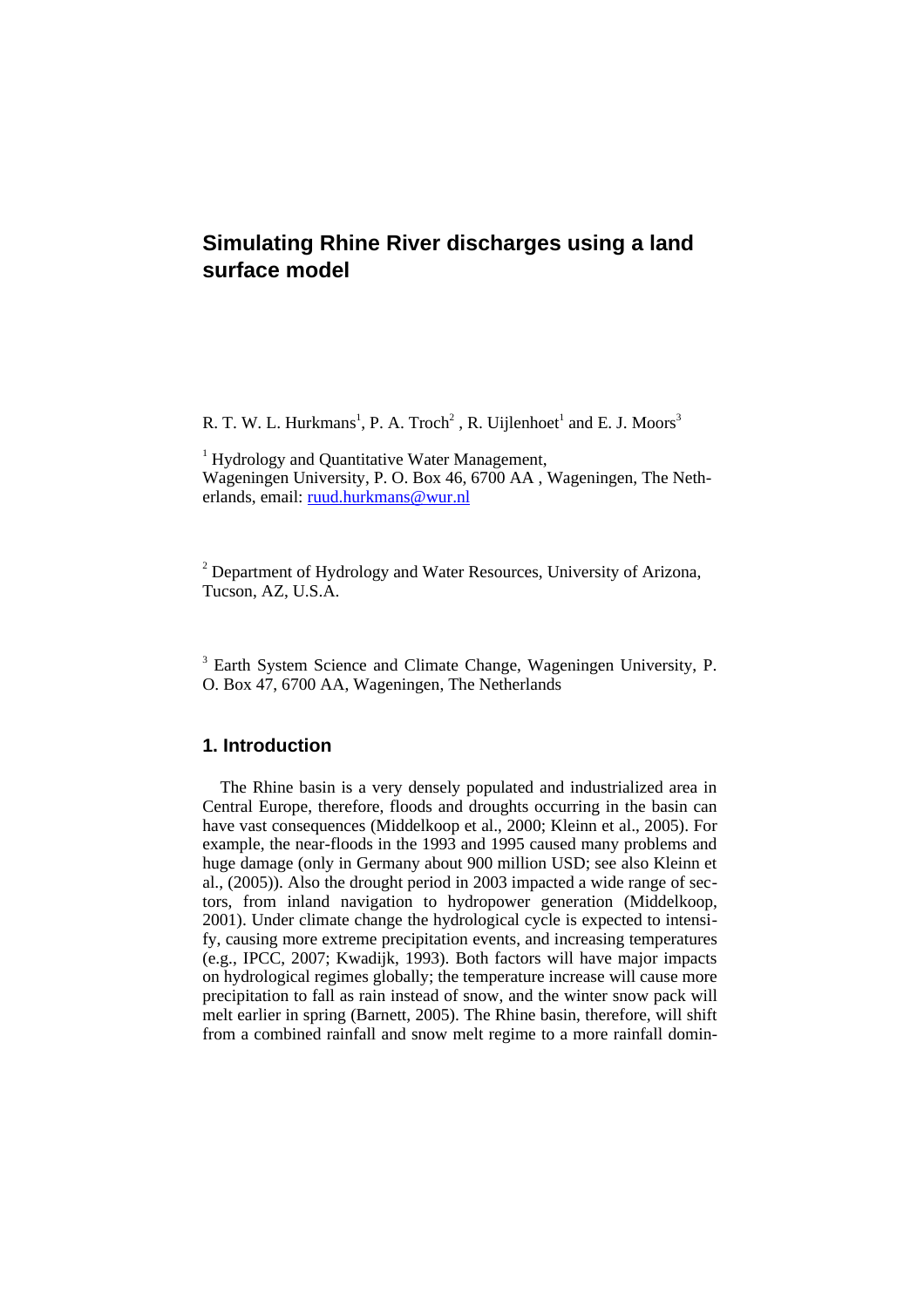ated regime, resulting in increased flood risk in winter and a higher probability of extensive droughts in summer.

To be prepared for these projected changes, a thorough understanding of the impacts of climate change to the hydrological regime is necessary. To assess these impacts, and to predict the frequency, timing and magnitude of floods and droughts, accurate streamflow simulations are crucial. Many studies, (e.g., Kleinn et al., 2005, Aerts et al, 2006), have been carried out to quantify the impact of climate change on streamflow, often using conceptual water balance models driven by climate scenarios to simulate future streamflow. Land surface models (LSMs), however, carry the potential to more accurately estimate hydrological partitioning (and thus streamflow) than water balance models, because the former solve the coupled water and energy balance and are able to exploit a larger part of the information provided by regional climate model output. Due to increased model complexity, on the other hand, they are also more difficult to parameterize. A recent model intercomparison study reported in Hurkmans et al., (2007), found an LSM (Variable Infiltration Capacity (VIC) model, version 4.0.5) to be more robust compared to a more conceptual water balance model (STREAM: Spatial Tools for River basins and Environment and Analysis of Management options; Aerts, 1999). An additional advantage of LSMs is their physical basis, where physical values can be assigned to model parameters, enabling to assess the influence of, for example, land cover changes.

One way to help relieving the impact of climate change is through changes in land use. For example, recent research by Bradshaw et al., (2007) indicated that deforestation can amplify flood risk. Therefore, it might be worthwhile investigating whether reforestation (e.g., of agricultural land), can delay the timing and decrease the magnitude of flood peaks. Embedded in the framework of the NeWater project, the VIC model is used to investigate the impact of climate change on the hydrological regime in the river Rhine, by using regional climate scenarios as meteorological input. For this study, no actual climate scenarios are available yet, but extreme values from 1000 years of resampled climate data (similar to previous work by Beersma et al. (2002) and Wojcik et al. (2000)) are used to assess the sensitivity of Rhine river discharge to extremes in atmospheric forcing. In addition, the influences of changes in land cover are evaluated by defining some, quite extreme, land use scenarios. By evaluating discharge simulations at various locations throughout the Rhine basin, corresponding to subcatchments of different sizes, we get an idea of the spatial scales at which land use changes can or cannot influence streamflow. In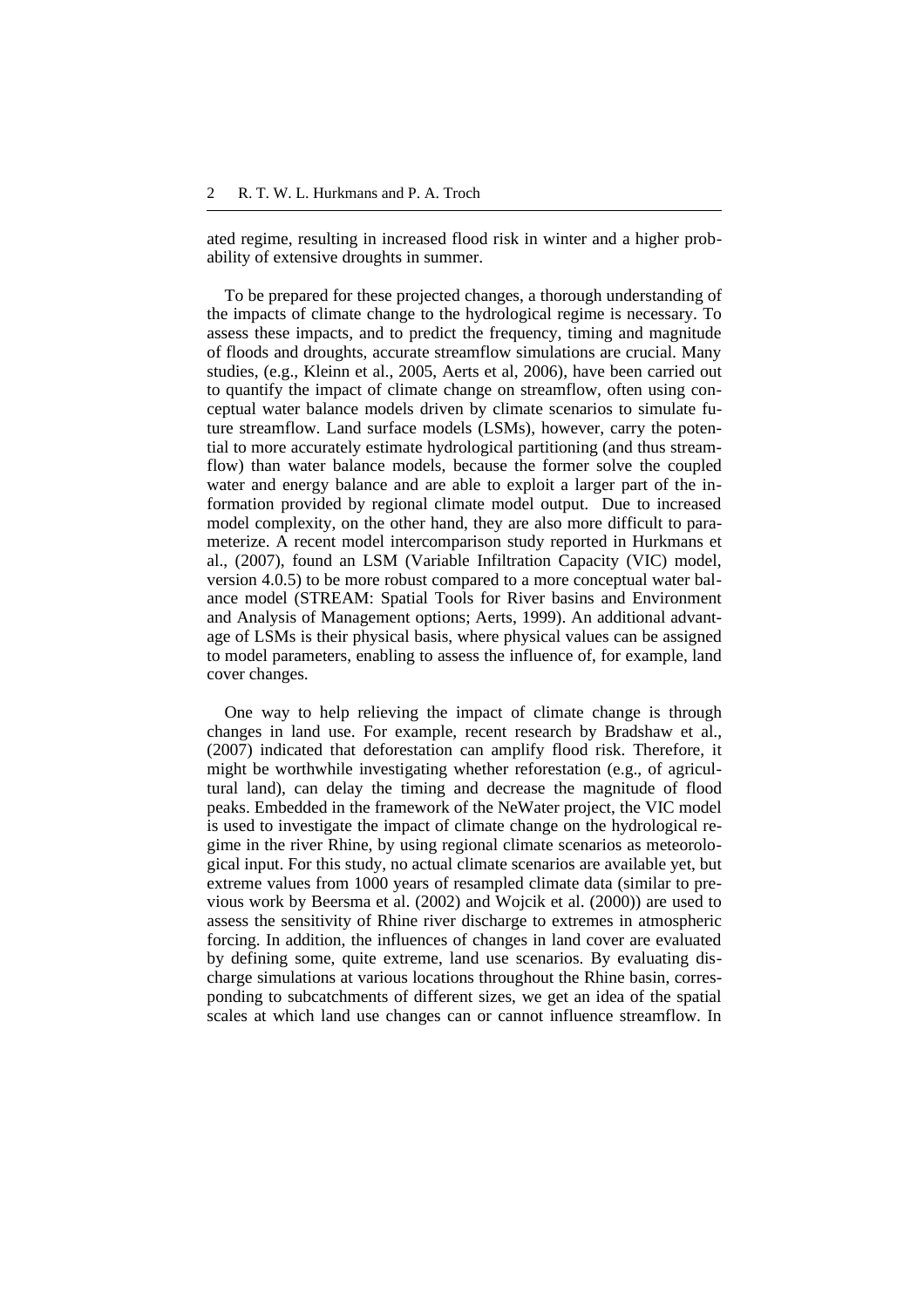areas that appear to be sensitive to land use changes, management strategies to relief peak flows and low-flow periods can make use of this.

The setup of this paper is as follows: in sections 2 and 3 a short overview is provided containing the available dataset, the study area and the VIC model, including its calibration. In section 4 construction and use of the climate and land use scenarios are discussed, whereas in section 5 some results are shown. Finally, in section 6 some conclusions are drawn and implications for water management are sketched.

# **2. Data and models**

## **2.1. The Rhine basin**

The river Rhine is a major European river. In Figure 1 its location and main tributaries are shown. It originates high up in the Swiss Alps where it is nourished by rain water and water from melting snow and glaciers. After leaving the Alps it forms one of the largest lakes of Europe, Lake Constance, also called Bodensee. Further downstream the Rhine forms the border between France and Germany and receives on its way the water of several important tributaries such as the rivers Neckar, Main and Mosel. After crossing the German-Dutch border, the Rhine bifurcates into three branches (Waal, Nederrijn/Lek and IJssel) and finally mouths in the North Sea. The Rhine has a length of 1320 km and a catchment area of 185.000 km<sup>2</sup>. Water discharge at Basel is around 1000 m<sup>3</sup>/s and at the German-Dutch border it is  $2300 \text{ m}^3/\text{s}$  on average. The Rhine basin is a densely populated basin: around 50 million people live in the catchment area. Around 30 million of the inhabitants receive drinking water, which is directly or indirectly prepared from river water. It is a heavily industrialized area in which almost 2/3 of the chemical and pharmaceutical companies of the world can be found. It is also a very busy river with the largest seaport of the world (Rotterdam) and the largest inland harbor of the world (Duisburg). Based on its geographic and climatologic characteristics, the Rhine can be divided into three parts: the Alpine area (upstream of Basel), the middle mountain area (between Basel and Cologne) and the lowland area (downstream of Cologne). The Alpine area exists of roughly  $16.000 \text{ km}^2$ , with maximum heights of 4000 m.a.s.l. (meters above sea level). About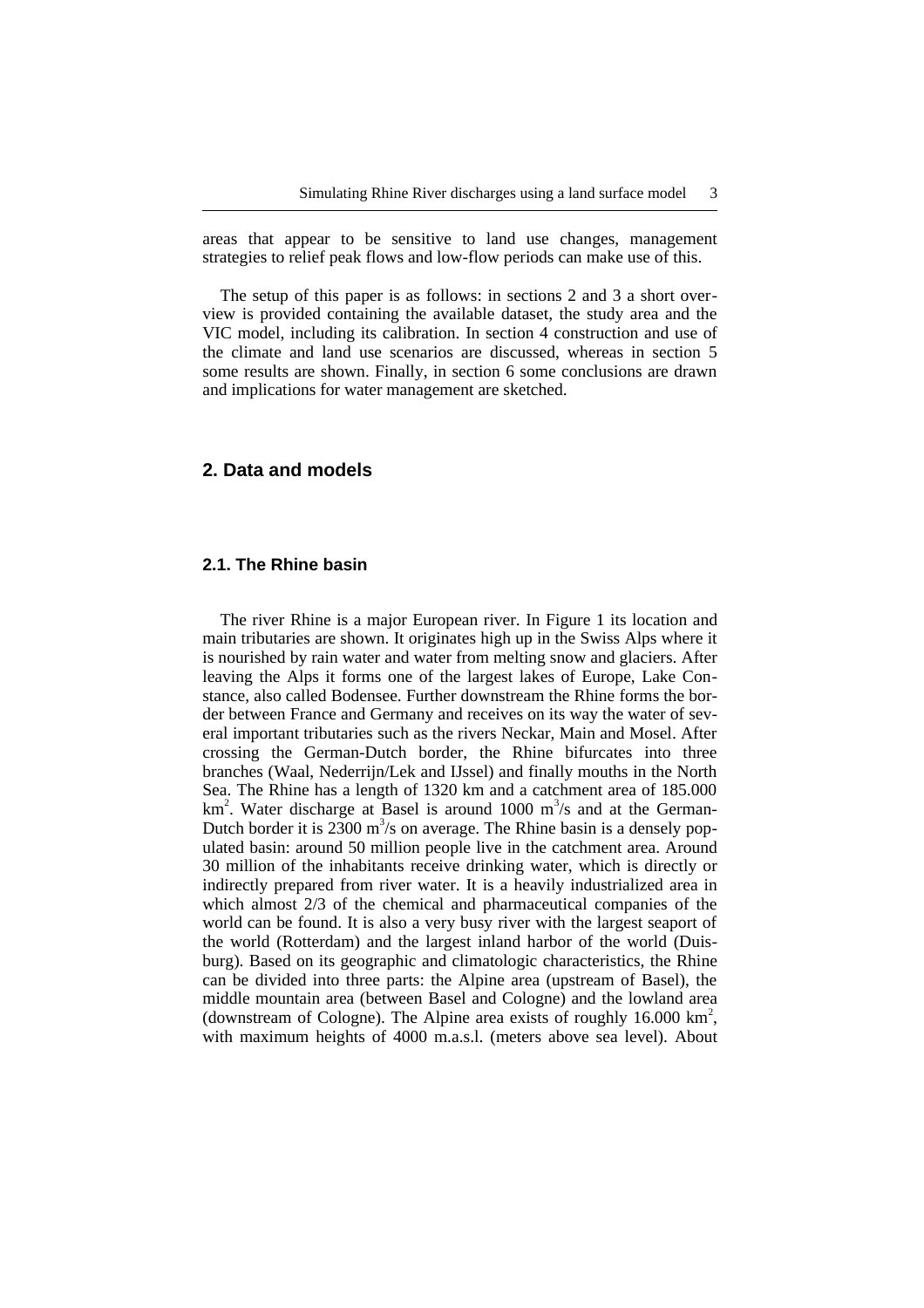$400 \text{ km}^2$  are covered with glaciers. The upper stretch, from the source to the Bodensee, is called the Alpenrhein; the part between the Bodensee and Basel is called the Hochrhein. Main tributaries in this part are the Aare, Rheus and Limmat. In the middle part, maximum elevations range from more than 1000 m.a.s.l. in the south to about 600 m.a.s.l. in the north, while averages are between 200 and 400 m.a.s.l. Between Basel and Bingen, the river stretch is called the Oberrhein, while between Bingen and Cologne it is called the Mittelrhein. The main tributaries in the Oberrhein are the Neckar and Main. For the Mittelrhein these are the Lahn, Mosel and Sieg. The lowland includes extensive sedimentary areas: (fluvio)glacial deposits, loess, cover sands and fluvial deposits of the lower Rhine delta. The main tributaries are the Lippe, Ruhr and Vecht (Daamen et al., 1997; Middelkoop et al., 2001). Because the Rhine splits into three distributaries downstream of Lobith, we only consider the part upstream of Lobith. In this study, we use streamflow observations from Lobith and various tributaries; an overview of some characteristics of these tributaries and streamflow gauges is shown in Table 1 and Figure 1.



Fig 1. The Rhine basin and the locations of tributaries and gauges used in this study (left), and the discretisation used to model the various tributaries in VIC (right)**.**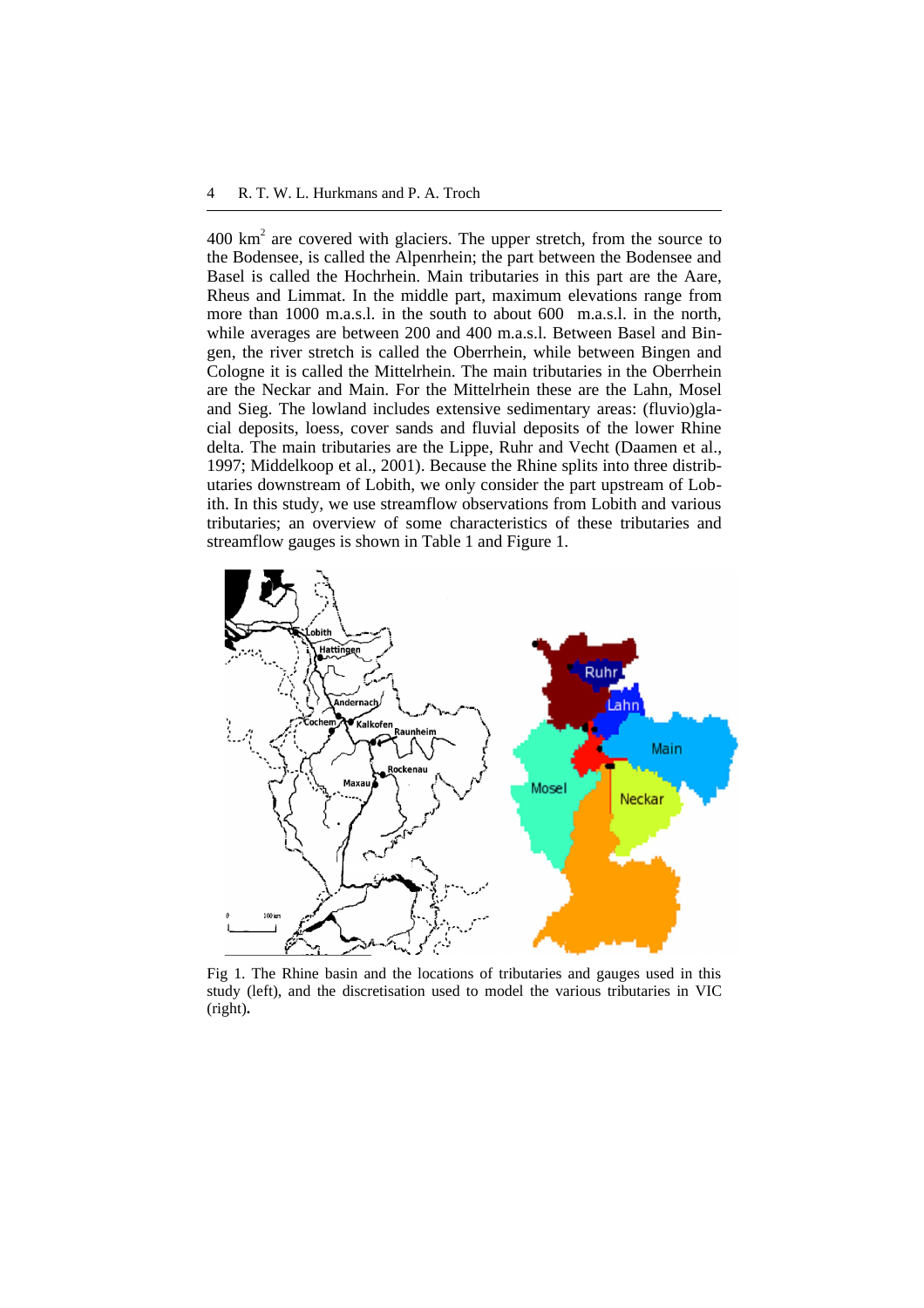Table 1. Main tributaries of the Rhine basin and their characteristics. Mean, maximum and mean annual maximum (MAM) discharge are calculated over the period 1993-2003. Same numbers are also shown for the basin outlet Lobith.

| Tributary | Gauge     | Area            | Mean Q  | Max O   | MAM Q   |  |  |
|-----------|-----------|-----------------|---------|---------|---------|--|--|
|           |           | km <sup>2</sup> | $m^3/s$ | $m^3/s$ | $m^3/s$ |  |  |
| Lahn      | Kalkofen  | 5.304           | 48      | 587     | 394     |  |  |
| Main      | Raunheim  | 24.764          | 187     | 1991    | 1177    |  |  |
| Mosel     | Cochem    | 27.088          | 364     | 4009    | 2650    |  |  |
| Neckar    | Rockenau  | 12.710          | 154     | 2105    | 1396    |  |  |
| Ruhr      | Hattingen | 4.118           | 75      | 867     | 611     |  |  |
| Rhine     | Lobith    | 185.000         | 2395    | 11775   | 8340    |  |  |

#### **2.2. Data**

The VIC model requires data about land cover, soil type and atmospheric forcing data. Land cover data was obtained from the PELCOM project (Mücher et al., 2000); a pan-European database at a resolution of 1 km. Soil data was obtained from the global FAO dataset, described in (Reynolds et al., 2000). For atmospheric forcing data, we use a downscaled version of the ERA15 reanalysis dataset. Downscaling was carried out at the Max Planck Institut fur Meteorologie using the regional climate REMO model (Jacob, 2001), in the framework of the NeWater project. The resulting dataset contains seven variables, which can all be used as input for VIC: precipitation, surface temperature, surface pressure, specific humidity, shortwave, and longwave downward radiation and wind speed, all at a spatial resolution of 0.088 degree (about 9 km) and a temporal resolution of 3 hours. The dataset spans the period from 1993 through 2003. In the remainder of this paper we will refer to this dataset as ERA15d (where stands for "downscaled"). From a comparison with observations of precipitation and temperature (for an extensive description, see Hurkmans et al. 2007), it appeared that this dataset was, in general, slightly too warm and too wet. However, the observed dataset is not suitable to force VIC (only daily precipitation and daily mean temperature) and because the climate scenarios to run later in the NeWater project are similar to the ERA15d dataset, we use the latter in the remainder of this paper as the 'reference climate'.

To represent climate variability under climate change, 1000 years of resampled data are available based on a RCM simulation from 2050-2080. With resampling we mean that individual days from the RCM simulation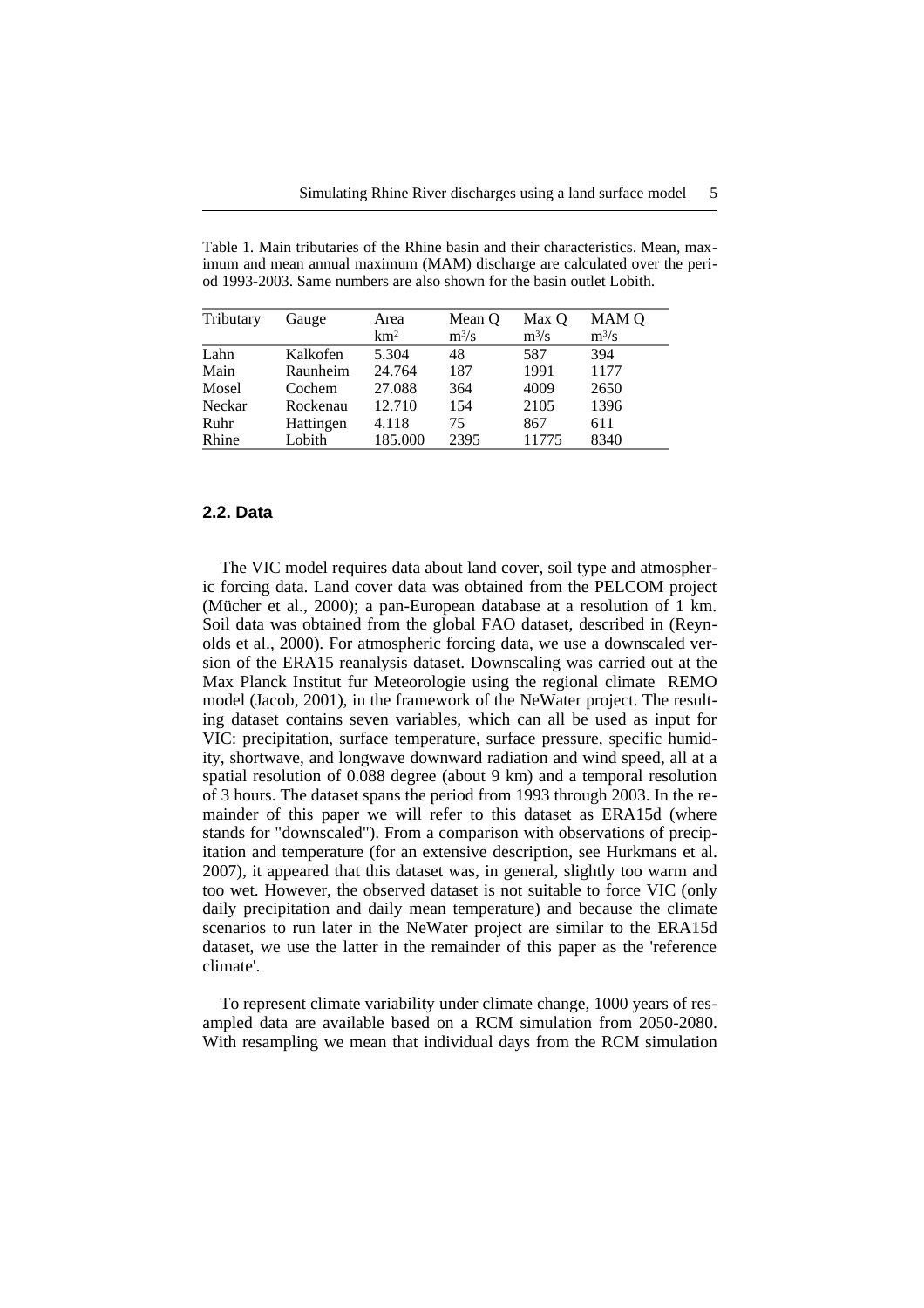were randomly (with certain constraints) ordered to create the 1000 year time series. For more detail, see for example Beersma et al. (2002) and Wojcik et al. (2002). The purpose of resampling the data is that, by extending the data over 1000 years, the probability of extreme events occurring in the dataset is much larger than in the original dataset. From these 1000 years, we selected the most extreme periods to force the VIC model and obtain the corresponding extreme discharges. More details about this process are given in section 4.

## **3. The Variable Infiltration Capacity model**

#### **3.1. Model description**

The LSM that is employed in this study, the Variable Infiltration Capacity (VIC) model (Liang et al., 1994) is a variable-layer soil-vegetation-atmosphere-transfer (SVAT) model, developed for use in general and regional circulation and weather prediction models. Its most distinguishing aspect in comparison with other LSMs is its variable infiltration capacity concept, which relates the fraction of a grid cell that is saturated and the grid cell infiltration capacity in a statistical manner. This relationship is shown graphically in the middle right plot of the VIC schematic in Figure 2. Baseflow depends non-linearly on the soil moisture content in the lowest layer, as is shown in the lower right plot of the VIC-schematic in Figure 2. Parameters defining these relationships, which control the shape of the resulting hydrograph, are typically used for calibration in previous applications of the VIC model. The sum of surface runoff and baseflow is routed along the channel network using a separate algorithm developed by (Lohmann et al., 1996), shown schematically in the right panel of Figure 2.

The model can operate in two modes: energy balance mode and water balance mode. In the energy balance mode, the coupled water and energy balances are solved to compute surface temperature, whereas in water balance mode, surface temperature is assumed equal to air temperature. In the water balance mode, the model requires less forcing data (precipitation and daily maximum and minimum temperature are sufficient) and is able to integrate at a daily time step, greatly reducing computation time. The two VIC modes are compared more extensively in (Hurkmans et al., 2007).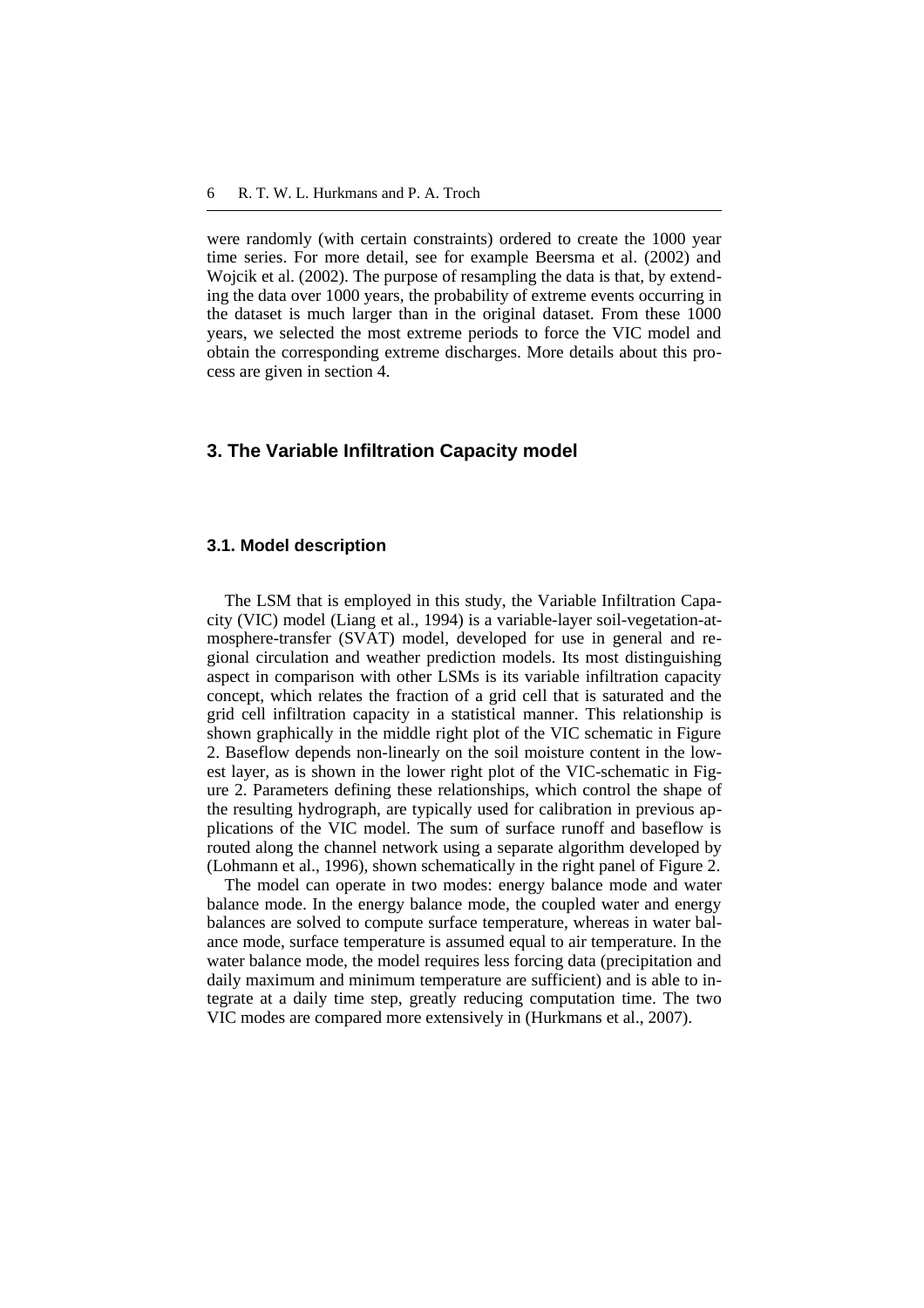

Fig 2. Schematic representation of the main features of the VIC model (left) and the routing algorithm (right). Graphs are taken from the VIC-website: *http://www.hydro.washington.edu/Lettenmaier/Models/VIC/VIChome.html.*

#### **3.2. Model calibration**

In previous research (Hurkmans et al., 2007), VIC was calibrated using six parameters that influence the shape of the hydrograph, controlling baseflow and surface runoff generation. These parameters were kept constant over the basin. However, it was concluded that model performance could increase when parameters are allowed to vary over the basin, because the upstream part of the basin is very different from the downstream part. We now calibrated VIC separately for each of the six subbasins described in Table 1, plus the remainder of the basin (the part around the main Rhine branch), using the same set of six parameters. Because in the water balance mode, the time step is different, a separate calibration step is required. Also this calibration was performed twice, with spatially uniform and varying parameters. For all calibration runs the ERA15d data was used for the period spanning October 1 1993 to December 31 1994. The first nine months of 1993 were used to spin up VIC. A summary of model performance indicators (Nash-Sutcliffe modeling efficiency (E; Nash and Sutcliffe,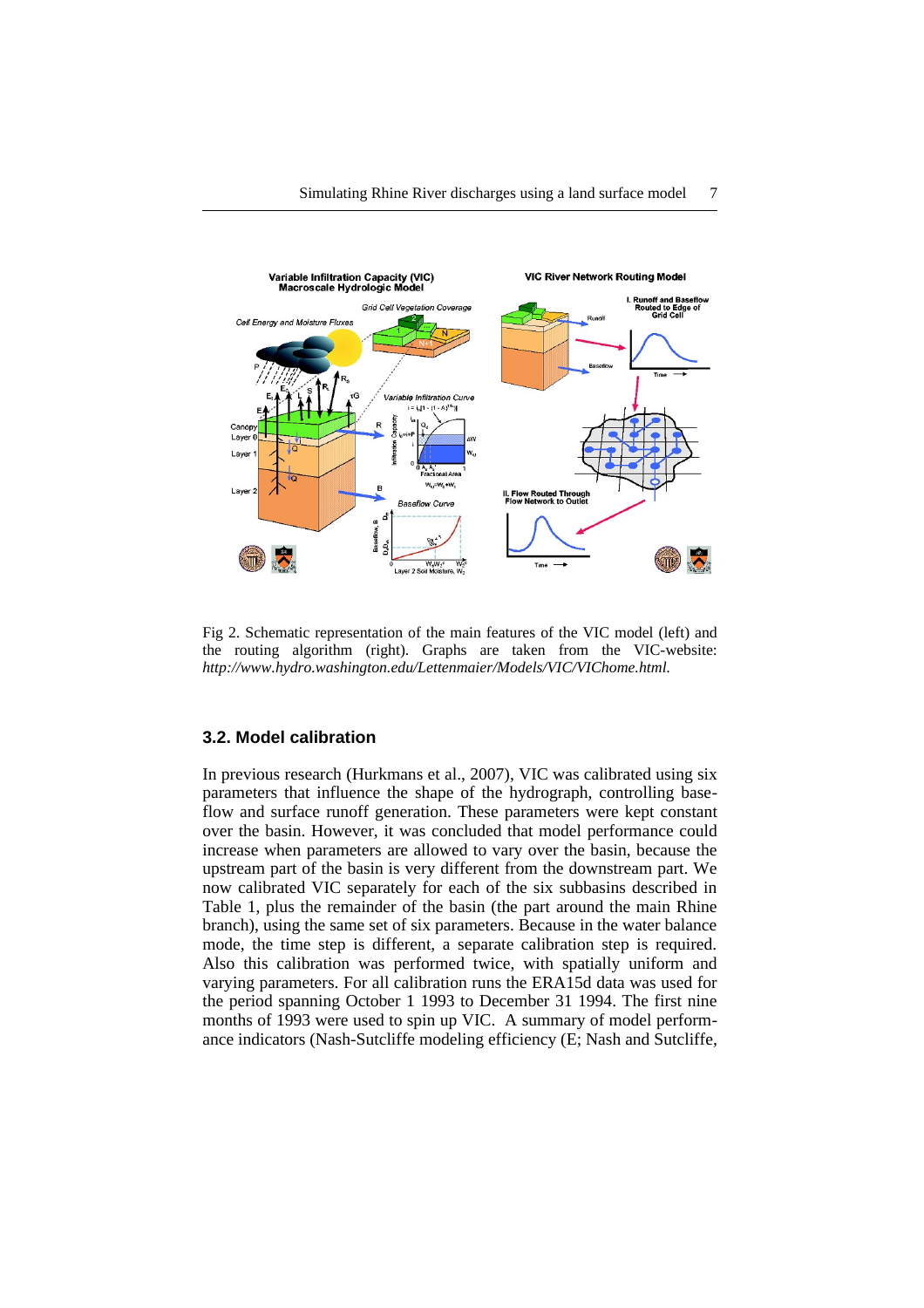1970), correlation coefficient (R) and relative volume error (RVE)) for all calibrations can be found in Figure 3.



Fig 3. Histogram summarizing model performances for the calibration period. a) shows the Nash-Sutcliffe model efficiency (E), b) shows the correlation coefficient (R) and c) the Relative Volume Error (RVE). All are shown for eight gauging stations (see also Figure 1) and six different VIC simulations: both the energy balance mode (EB) and the water balance mode (WB), each calibrated uniformly and distributed. In addition, for the energy balance precipitation from the CHR dataset is used. All numbers refer to the calibration period (1/10/1993 - 31/12/1994).

As was mentioned before, the ERA15d dataset is slightly biased, causing erroneous discharges and explaining the relatively low performance indicator values in some periods. To quantify this influence, two simulations are included (uniform and distributed calibration with the energy balance mode) where ERA15d precipitation was replaced by observed precipitation. As can be seen in Figure 3, this causes overall higher model performance. Especially for Hattingen (the Ruhr), E increased significantly (almost 40 %). For some basins, especially the more Alpine ones (upstream of Maxau and the Neckar), E is often negative and all indicators are very low. This has several possible explanations: a) there are some large surface reservoirs that are not included in the model; b) the area is very mountain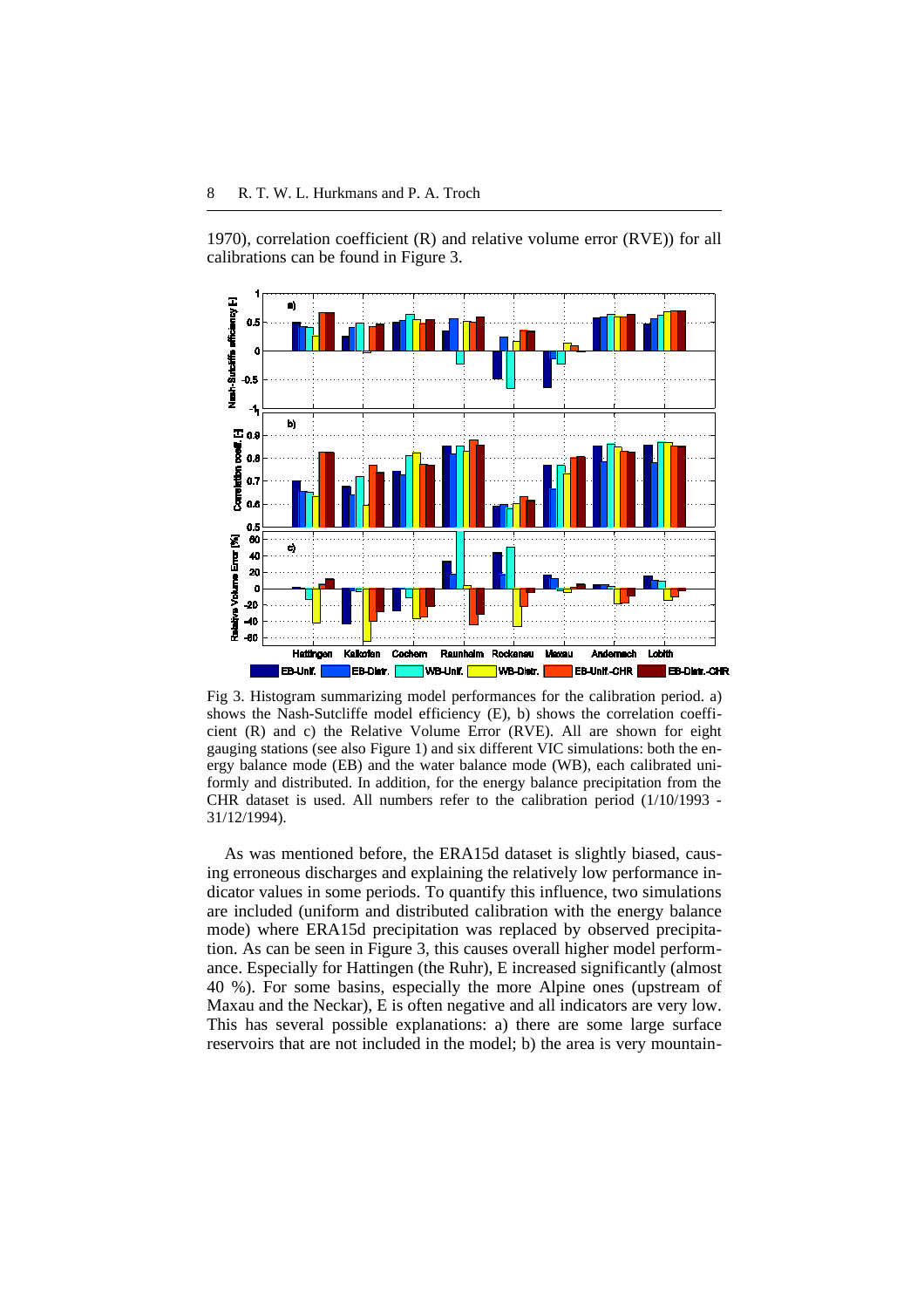ous, with elevations up to 4000 m.a.s.l. c) snow and glacier processes add a lot of extra model complexity which is to some extent included in the model but not specifically calibrated. Especially in these subbasins, but also at Lobith and Andernach, which more or less integrate the entire basin, the water balance mode with distributed parameters appears to perform best.

# **4. Scenarios**

## **4.1. Climate scenarios**

As was explained in section 2.2., the wettest and driest period from the 1000-year resampling dataset are used to represent climate variability. In Figure 4 these two periods, each two years long since peaks often occur in winter, are shown. The period 1993-1994 from the ERA15d dataset is used as reference. In addition, in the Figure 4 all precipitation data from the observed dataset are shown to give an idea of the range of the current climate. All resampling data are spatial averages for 134 subbasins, at a daily base. Although in the future all seven variables required to force VIC will be resampled, at this moment it is only possible to use precipitation and daily maximum and minimum temperatures. This is another reason to use the VIC simulation in water balance mode with distributed parameters, which also turned out to perform best as described in the previous section.

#### **4.2. Land use scenarios**

As a basis for the land use scenarios we use the PELCOM dataset (see section 2), which was also used to force VIC for the calibration runs. From this dataset we derived two scenarios: one scenario where all agricultural land (excluding grass) is changed into forest, and a second scenario where the fraction of urban area is increased arbitrarily with about 47%. To increase the fraction of urban area, existing urban areas are selected and extended, so no new urban areas are created. Urban areas were selected using a moving filter of 6 by 6 pixels (in the original 1 by 1 km PELCOM landuse map); if at least 30% of the 16 pixels in the filter window were urban, all pixels are assigned parameters were assigned the label 'urban'. Figure 5 shows maps of the main land cover classes for the reference situation and two scenarios, as well as their fractions of the total area.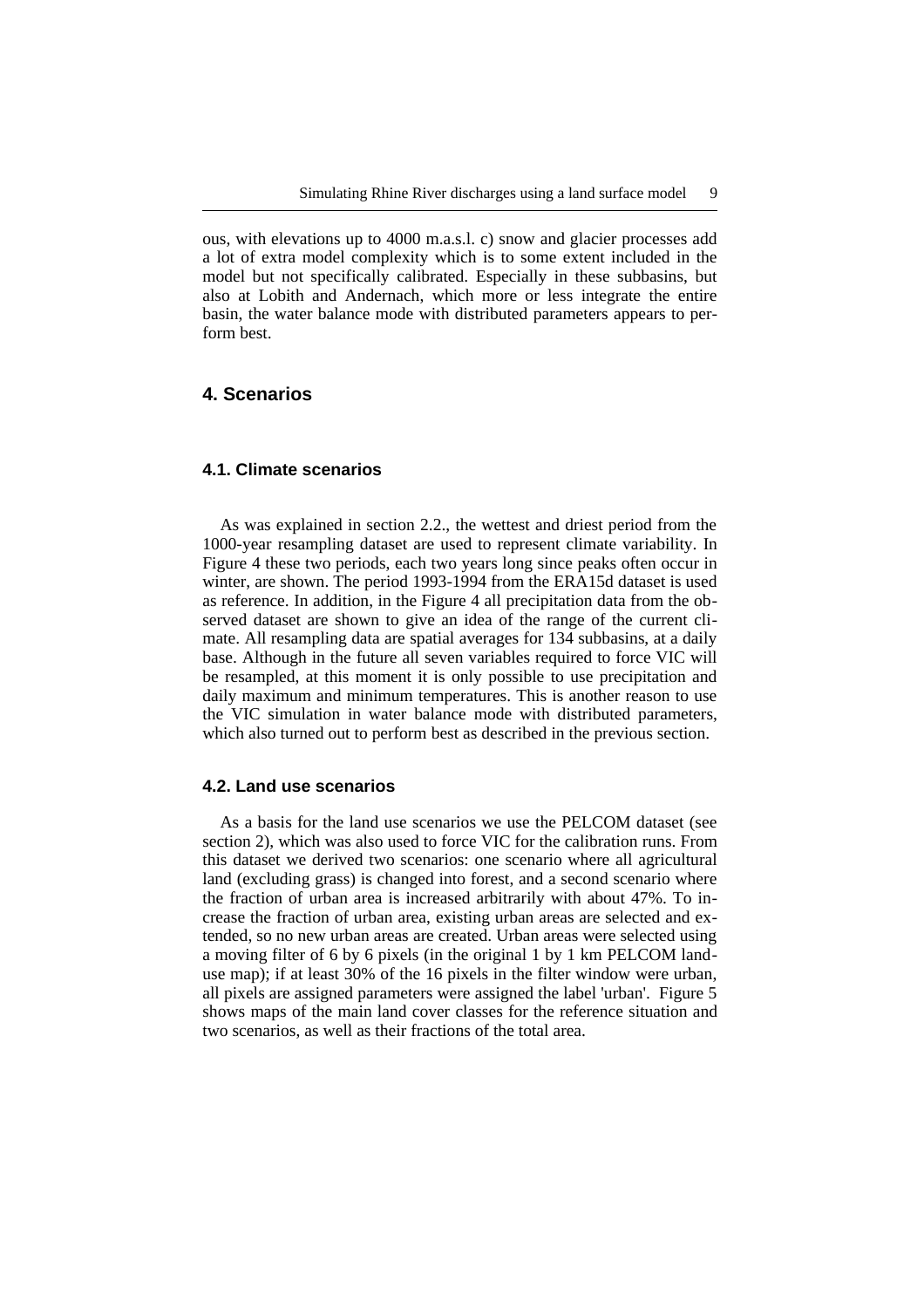

flect the years in the dataset containing observations, the black line represents years 1993-1994 from the ERA15d dataset and blue and red lines represent the most extreme years from the 1000 year of resampling data: blue is the 2-year period containing the highest 10-day precipitation, red reflects the two 2-year period containing the lowest 90-day precipitation.

We now use VIC to simulate for each of the three climates, i.e., reference (ERA15d 1993-1994), wet and dry, the three land use scenarios, i.e., reference (current), forested and urbanized, resulting in nine simulations spanning two years. Results of these simulations are shown and described in section 5.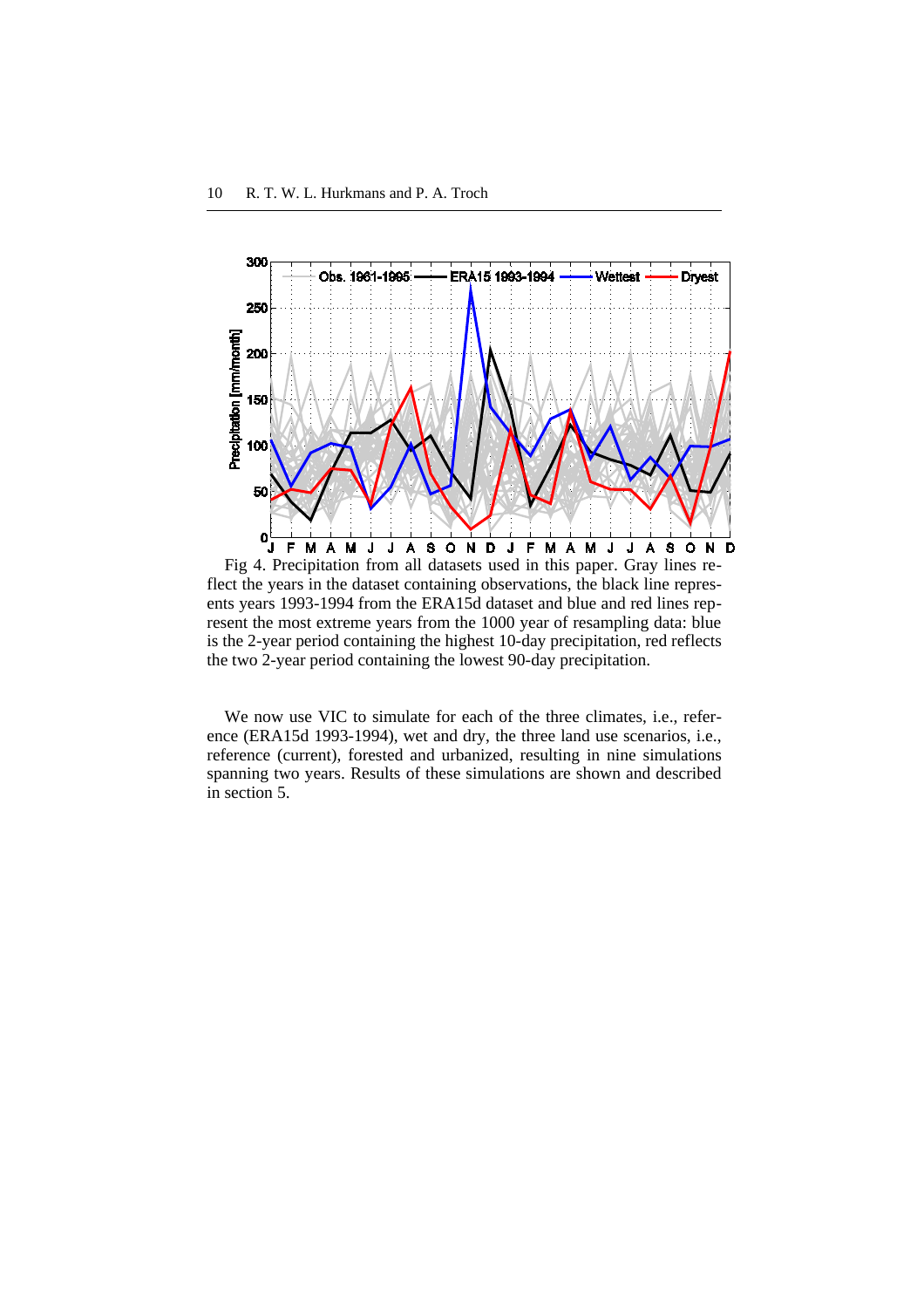

Fig. 5. Land cover scenarios used in this paper: the current situation (left), a scenario where all agricultural land is forested (middle), and a scenario with a significant increase (47 %) of urban area (right). The maps show the spatial distribution of the main land use types over the Rhine basin, the pie charts show their relative importance.

# **5. Results**

## **5.1. Flood peaks**

As was explained in section 4, nine VIC simulations were carried out, all spanning two years. We use three climatic scenarios, wet, reference en dry, and three land use scenarios: current, forested and urbanized. First, the wet climate scenario is discussed, with an emphasis on flood peaks. Figure 6 shows the 100 day window centered on the largest peak in a) the ERA15d reference simulation (the near-flood in 1993) and b) the wettest 2-year period from the resampling data (see Figure 4). All results are shown at eight locations in the Rhine basin for the three land use scenarios.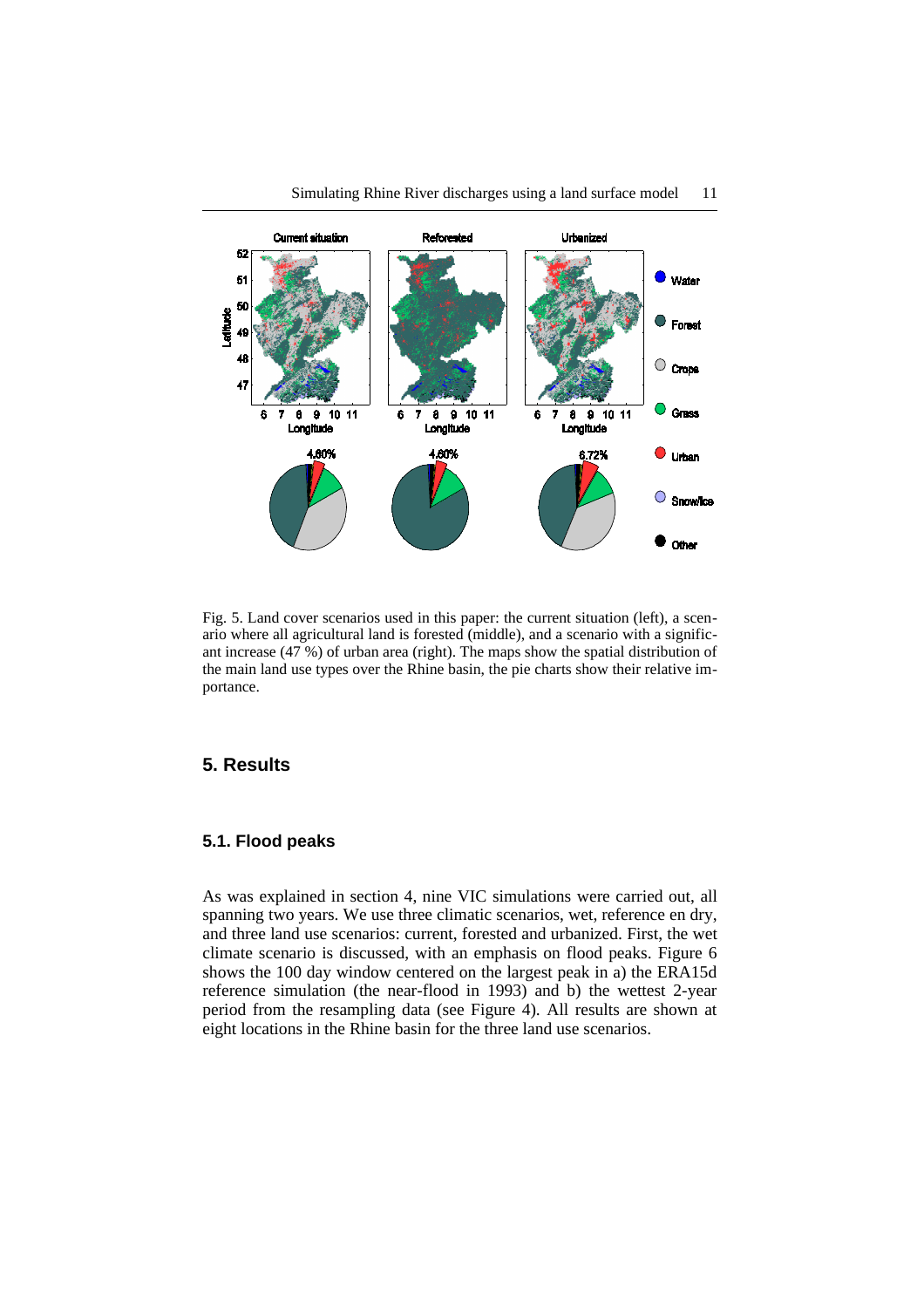In addition, Table 2 shows the magnitude and timing of the flood peaks depicted in Figure 6. With timing, the shift in time of the flood peak caused by the land use change with respect to the current situation is meant. As is shown in Figure 6, the overall influence of land use changes is very small. Only for the Lahn basin (gauge Kalkofen) a significant difference can be seen. Here, the main peak from the reference climate (1993) is diminished so much by forestation that it is not the highest peak in the displayed window anymore (hence the 34 day shift in timing in Table 2). For the extreme peak in the resampling data, the influence of land use change seems much less, but by forestation the peak is still diminished by some 8% (Table 2). What is striking is that forestation does not always diminish the magnitude of flood peaks: for the area upstream of Maxau, and to lesser degree also the Mosel area, peaks are slightly amplified: by 7% for the ERA15d peak at Maxau. Since the bulk of the discharge that passes Lobith originates upstream of Maxau, this amplification is propagated to the gauges at Andernach and Lobith, resulting at an increased discharge at Lobith of about 5 percent for the peak in the resampling period and 3 percent for the 1993 peak. What causes the amplification of the flood peak is not clear, more research is needed to investigate the exact model parameterization for each land use type in VIC.

The increased portion of urban area does not appear to have any influence at all. Overall, peaks are increased slightly but not significantly. For the areas that were not densely populated in the first place, such as upstream of Maxau, there is no change at all. The most densely populated area is close to the basin outlet; therefore, this area is only represented in the values for Lobith. Indeed, the increase in magnitude at Lobith caused by urbanization is with about 2% larger than for the tributaries, especially in absolute values (about 130  $\text{m}^3$ /s). This is more than would be expected from the tributaries, especially since at some tributaries (Ruhr, Main) the values actually decrease. This decrease is very small, however, we can give no satisfying explanation for this feature at the moment.

The difference in magnitude between the two flood peaks is, when seen over the entire basin (at Lobith), surprisingly small. In some parts of the basin, the peak in the resampling dataset is more than double the peak in 1993, while for some other tributaries the opposite is true. Apparently there was a strong spatial variability in the rainfall over the basin.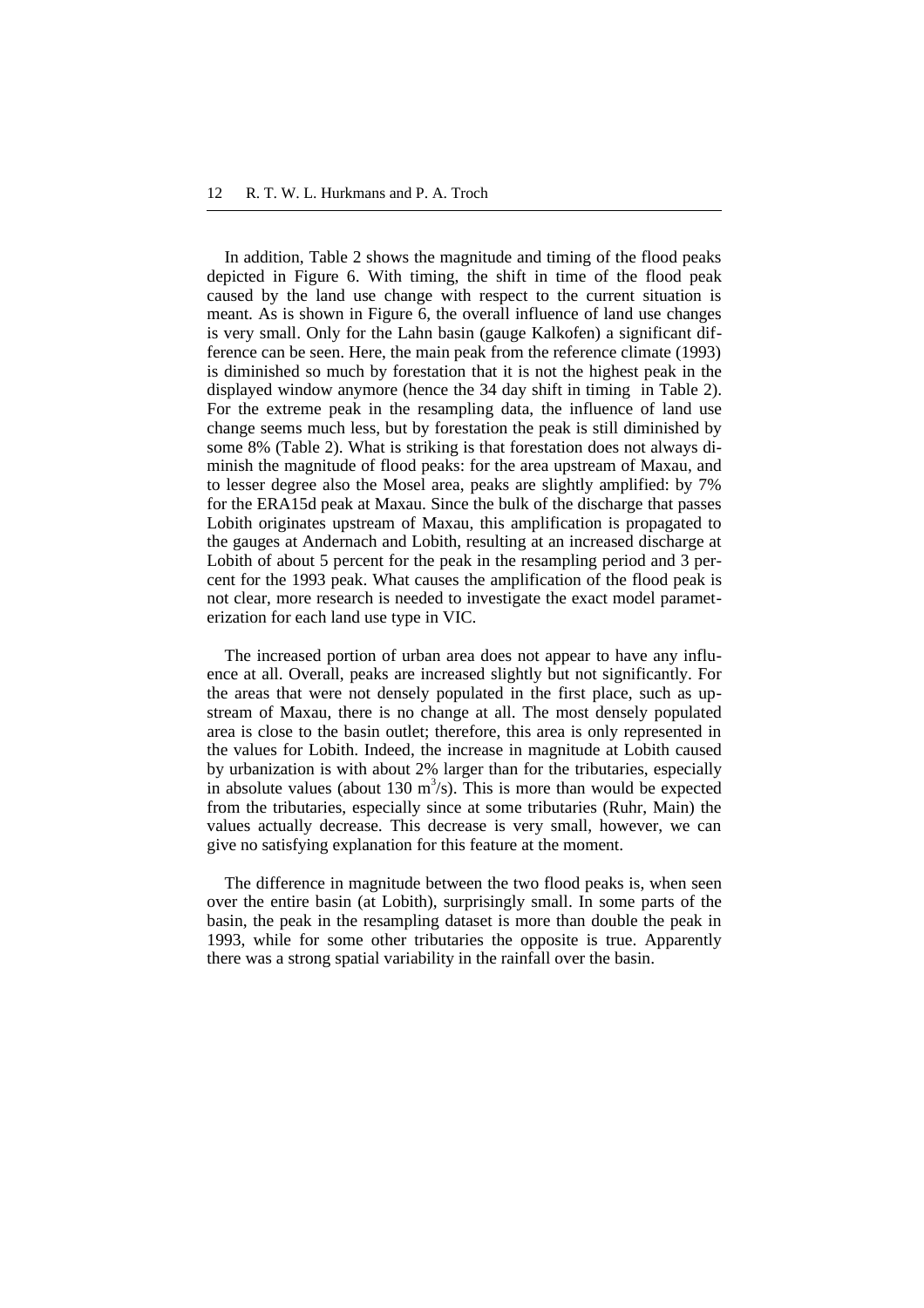

200

0<br>6000

2000

0<br>2000

1500

1000

500

0<br>10000

5000

Discharge [m<sup>3</sup>s<sup>-1</sup>] 4000

Discharge [m<sup>3</sup>s<sup>-1</sup>]

Cochem

Raunheim

Andernach

200

0<br>1000

500

0<br>4000

3000

2000 1000

 $\epsilon$ 8000

6000

4000 2000

Rockenau

Maxau

Lobith

Discharge [m<sup>3</sup>s<sup>-1</sup>]  $^{0}_{-50}$  $^{0.7}_{50}$  $-40 - 30 - 20 - 10$  $10$  20 30  $\overline{\mathbf{0}}$ 40 50  $-40 - 30 - 20 - 10$  $\overline{\textbf{0}}$ 10 20 30 40 50 days before/after peak days before/after peak Fig. 6. Time series of discharge centered around the largest peak in the ERA15 reference period (1993; dashed lines) and the peak following from the largest 10 day precipitation amount encountered in the resampling dataset (solid lines). A window of 50 days before and after the peaks is used. For each of the extreme events, 3 land use scenarios are plotted (Figure 5): current (gray), forested (green) and urbanized (red). All is shown for eight streamflow gauges representing subbasins of varying size (see Table 1).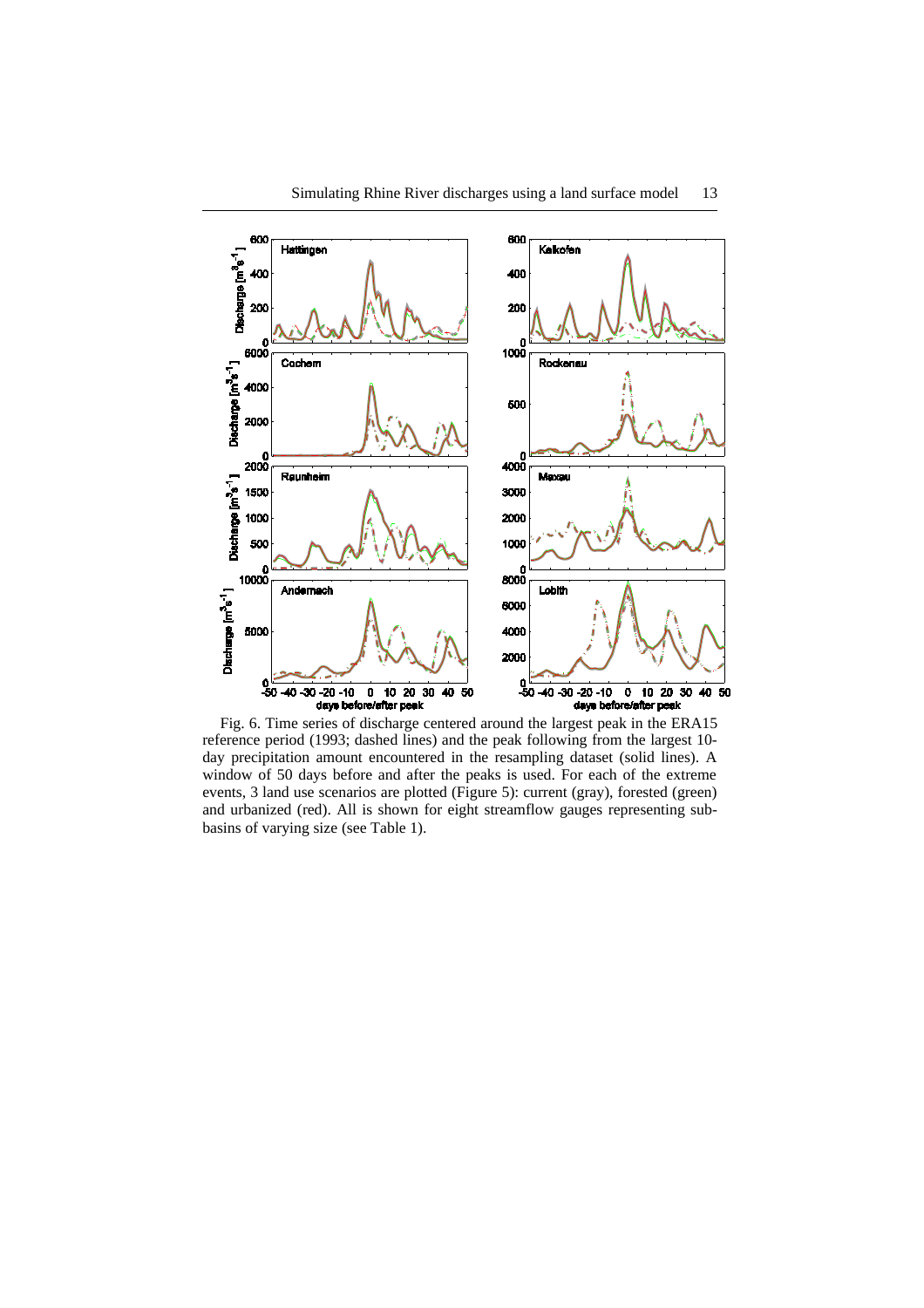Tab. 2. Magnitude and timing of peak flows of six VIC simulations: the current (ERA15d) and wet climate scenario, and the current (C), forested (F) and urbanized (U) land use scenario, for all eight gauging stations. Values for timing represent shifts in days compared to the C land use scenario. Positive values indicate delay of the peak.

| <b>Stations</b> | Magnitude $[m3s-1]$ |      |      |            |      |      |             | Timing [days] |            |          |  |
|-----------------|---------------------|------|------|------------|------|------|-------------|---------------|------------|----------|--|
|                 | ERA15d              |      |      | Resampling |      |      | ERA15d      |               | Resampling |          |  |
|                 | C                   | F    | U    |            | F    | U    | $\mathbf F$ | U             | F          | U        |  |
| Hattingen       | 243                 | 245  | 245  | 470        | 458  | 459  | $\Omega$    | $\Omega$      | 0          | $\Omega$ |  |
| Kalkofen        | 118                 | 119  | 119  | 502        | 462  | 498  | $-34$       | $\Omega$      | $\theta$   | $\theta$ |  |
| Cochem          | 2359                | 2400 | 2385 | 4018       | 4228 | 4062 | $\Omega$    | $\Omega$      | $\theta$   | $\theta$ |  |
| Rockenau        | 806                 | 799  | 814  | 392        | 405  | 404  | $\Omega$    | $\Omega$      | $\theta$   | $\Omega$ |  |
| Raunheim        | 965                 | 919  | 990  | 1529       | 1446 | 1515 | $\Omega$    | $\theta$      | $\theta$   | $\theta$ |  |
| Maxau           | 3427                | 3648 | 3427 | 2295       | 2384 | 2297 | $\Omega$    | $\Omega$      | $-1$       | $\theta$ |  |
| Andernach       | 6240                | 6235 | 6282 | 7829       | 8237 | 7913 | $\Omega$    | $\theta$      | $\theta$   | $\Omega$ |  |
| Lobith          | 6720                | 6911 | 6768 | 7469       | 7832 | 7601 | $\Omega$    | $\Omega$      | 0          | $\Omega$ |  |

Tab. 3. Average discharge and days under a threshold for all simulations shown in Figure 7, for all 8 gauging stations. The threshold was defined as half of the longterm mean discharge (see Table 1).

| <b>Stations</b> | Mean discharge $[m3s-1]$ |     |     |            |    |    | # days under threshold |    |    |            |             |     |
|-----------------|--------------------------|-----|-----|------------|----|----|------------------------|----|----|------------|-------------|-----|
|                 | ERA15d                   |     |     | Resampling |    |    | ERA15d                 |    |    | Resampling |             |     |
|                 | C                        | F   | U   | C          | F  | U  | C                      | F  | U  | C          | $\mathbf F$ | U   |
| Hattin-         | 34                       | 34  | 35  | 8          | 8  | 8  | 12                     | 12 | 11 | 18         | 18          | 181 |
| gen             |                          |     |     |            |    |    | 2                      | 2  | 9  |            |             |     |
| Kalkofen        | 25                       | 24  | 25  | 10         | 8  | 10 | 12                     | 11 | 11 | 17         | 17          | 173 |
|                 |                          |     |     |            |    |    | 1                      | 5  | 9  | 3          | 5           |     |
| Cochem          | 13                       | 13  | 13  | 68         | 66 | 68 | 18                     | 18 | 18 | 15         | 15          | 156 |
|                 |                          |     |     |            |    |    | 1                      | 1  | 1  | 5          | 9           |     |
| Rock-           | 117                      | 114 | 118 | 32         | 30 | 32 | 97                     | 98 | 97 | 16         | 16          | 159 |
| enau            |                          |     |     |            |    |    |                        |    |    | л          |             |     |
| Raunhei         | 58                       | 59  | 61  | 72         | 72 | 74 | 14                     | 14 | 14 | 14         | 14          | 143 |
| m               |                          |     |     |            |    |    | 9                      | 8  | 7  | 3          | 3           |     |
| Maxau           | 869                      | 900 | 869 | 50         | 52 | 50 | 11                     | 10 | 11 | 14         | 14          | 146 |
|                 |                          |     |     |            | 0  | 7  | 3                      | 6  | 2  | 6          | 5           |     |
| Ander-          | 101                      | 103 | 101 | 68         | 69 | 68 | 11                     | 10 | 11 | 15         | 15          | 154 |
| nach            |                          | 8   | 6   | 4          | 6  | 7  | 3                      | 6  | 2  | 4          | 4           |     |
| Lobith          | 108                      | 111 | 109 | 71         | 72 | 71 | 12                     | 11 | 11 | 15         | 15          | 155 |
|                 | 4                        | 5   | 7   | 0          | 3  | 8  | 0                      | 3  | 5  | 5          | 5           |     |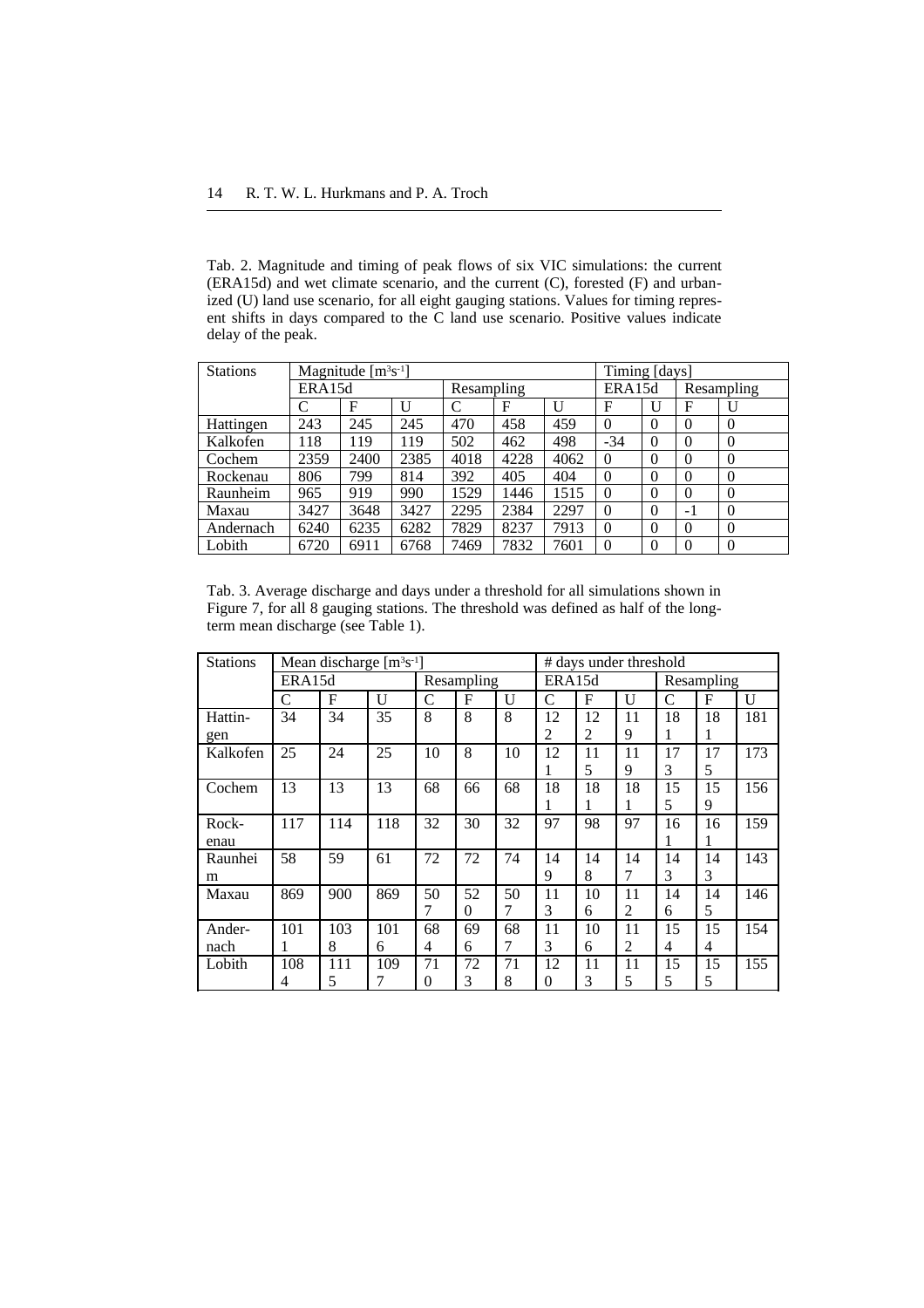

Fig 7. As Figure 6, but now the time series are centered around the lowest monthly discharge encountered in the 1993-1994 reference simulation and the simulation based on the driest 90-day period encountered in the resampling dataset. The displayed period now spans six months.

#### **5.2. Low flow periods**

In addition to the extreme peak events, extreme low-flow periods were investigated. Figure 7 shows a 90 day window centered around the most extreme event encountered in both the 1993-1994 reference period and the driest 2 year period from the resampling dataset (Figure 4). Again, all plots contain all three land use scenarios: current (C), forested (F) and urbanized (U). Table 3 shows the mean discharge and the number of days under a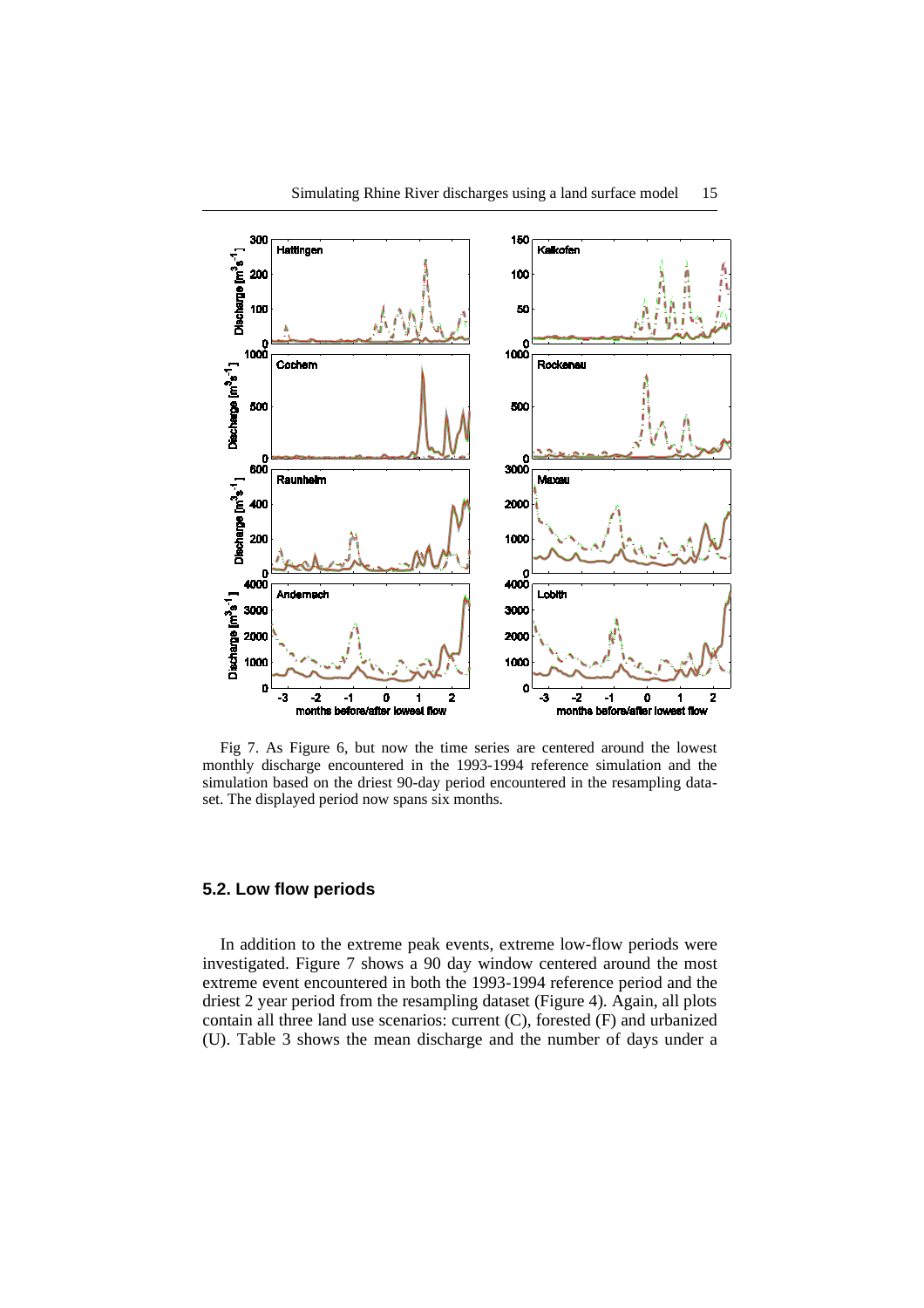threshold for the specified 90-day window. The threshold is defined as half the long-term mean observed discharge for the streamflow gauge under consideration. The driest period from the resampling dataset is indeed extremely dry. For example for the Ruhr, discharge never exceeds the threshold value. However, there is again a lot of spatial variability: in the Mosel area, some precipitation events occur in the resampling dataset, whereas in the ERA15d reference period, discharge never exceeds the threshold value.

Overall, the influence of land use change appeared to be smaller than in case of the peak flows. For the tributaries there is no influence at all, only for the area upstream of Maxau, there is a small (about 4%) increase in average streamflow for the forested scenario. However, at Lobith and Andernach, most of this increase is dampened by the lower Rhine basin. The part upstream of Maxau has the largest portion of forest; therefore it is not strange that only for this part an influence can be seen. Since the largest concentrations of urban areas can be found in the part close to the basin outlet (Figure 5), the influence of urbanization, if any, only shows in the number for Lobith, where it masked by the bulk of discharge passing from the entire catchment.

## **6. Summary and conclusions**

In this study, we used a state-of-art land surface model to simulate streamflow at eight locations throughout the Rhine basin. Because the model can be operated in two modes, one where both the water and energy balances are solved and one where only the water balance is solved, and different calibration setups are possible, we first compared model results for the two modes, both using either spatially constant or distributed parameters. Based on these results and data availability of climate scenario data, as well as required computation time, we chose to carry out simulations using VIC in the waterbalance mode with spatially distributed parameters. Subsequently, we used this model setup to asses the influence of climate variability and changes in land use. Apart from the reference situation, the period 1993-1994 using re-analysis data as meteorologic forcing and the current land use situation, we selected an extremely wet episode and an extremely dry episode from a 1000 year dataset of resampled regional climate model output data. To represent land use change, we selected a scenario where all crop land was forested, and one with an increase in urban area of about 47%.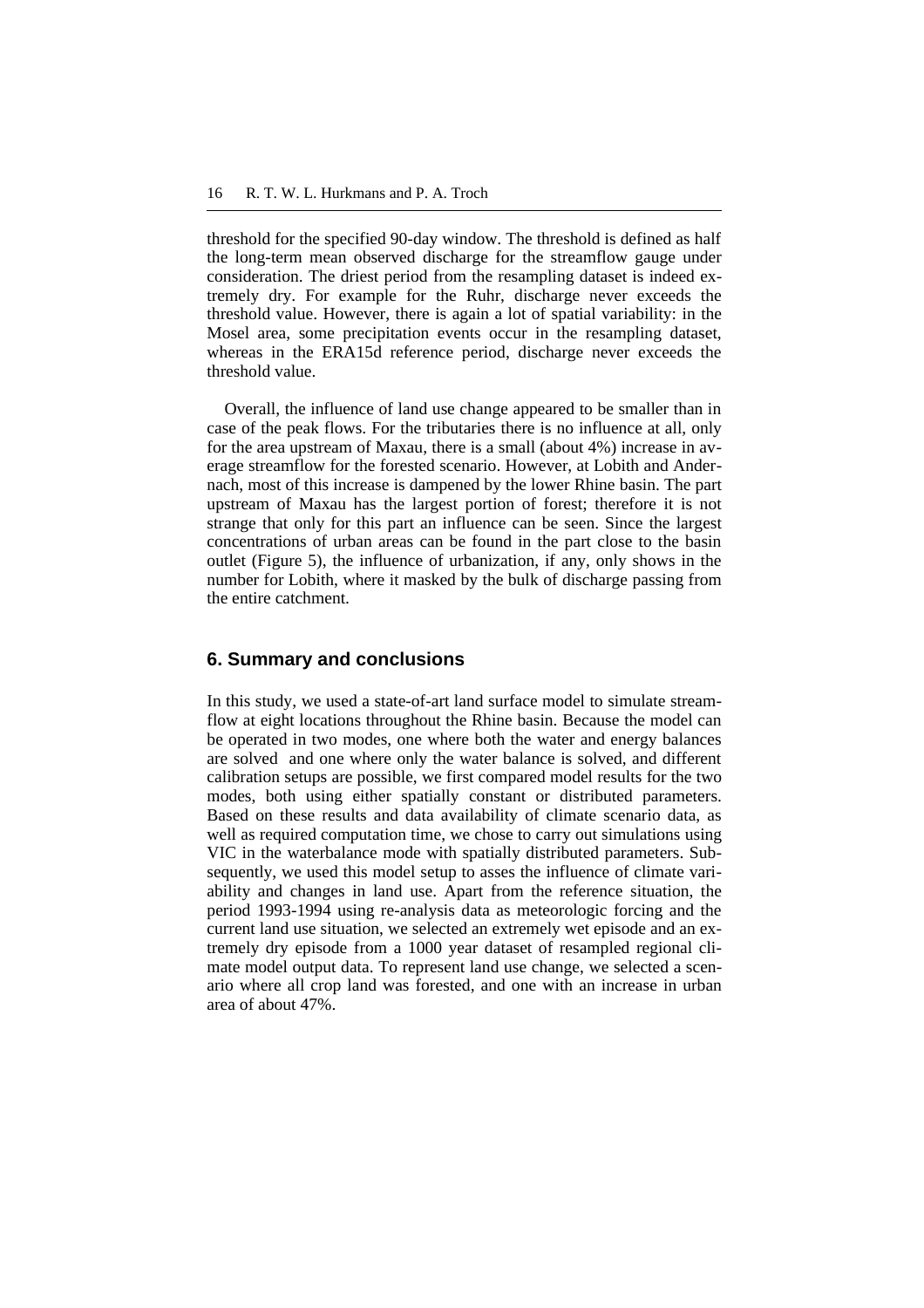For the extremely wet case, the rainfall appears to be very spatially variable, leading to major peaks in some small tributaries and hardly any rain in others. When the entire basin is considered, therefore, the increase of the discharge peak is only a modest 13%. When the extremely dry episode is considered, rainfall appeared to occur at a few tributaries. Over the 180 day period that is examined, however, mean discharge at Lobith is about 35% lower than in the reference situation. In the reference situation, we used the period 1993-1994 similar to the extremely wet case. Although the summer of 1993 was relatively dry, it would be interesting to compare the summer of 2003, which is the driest period in the ERA15d record, with the extreme from the resampling. We will incorporate this in the research in the future. Also the spatial distribution of precipitation, which showed strongly in the resulting hydrographs, will be examined in more detail.

Changes in land use appeared to have only a very minor influence on discharge. Although the forestation of all arable land is an extreme scenario, the effects are rather small. The effects are not always the same, for example after forestation the peak magnitude decreases for the Main and the Lahn, while it increases for many other parts of the Rhine, including the basin outlet. Surprisingly, forestation slightly (about 3-5%) increases the flood peak at Lobith. Urbanization has the same effect but to a much smaller degree. This is not very surprising, since in the urbanized scenario the total fraction of urban area is still only 7%. As to why forestation slightly increases the flood peak, we do not have a satisfying answer now. The actual model parameterization of the vegetation types was not changed from the default values in the model. In VIC, the main differences between forest and crop land are the higher leaf area index, rooting depth, and roughness length for forest, whereas the albedo is higher for crop land. This would lead to higher transpiration, but since most of the forest is deciduous and the peak flows occur during winter, transpiration will be very small. More research is needed to answer this question.

Concluding, it can be said that for water management purposes, land use changes upstream in the basin only have very local effects. For example, only in the relatively small Lahn basin forestation significantly changed the resulting streamflow. However, for really extreme peaks such as our peak flow scenario this influence is much smaller. In the Lahn basin, the current dominant land use type is arable land, therefore forestation has a relatively large influence. For each area, specific land use changes, depending on the current dominant cover should be designed. Therefore, more scenarios should be taken into account than the two that are studied here. When streamflow from several areas in the basin could be altered as much as for example in this study the Lahn changed by forestation, it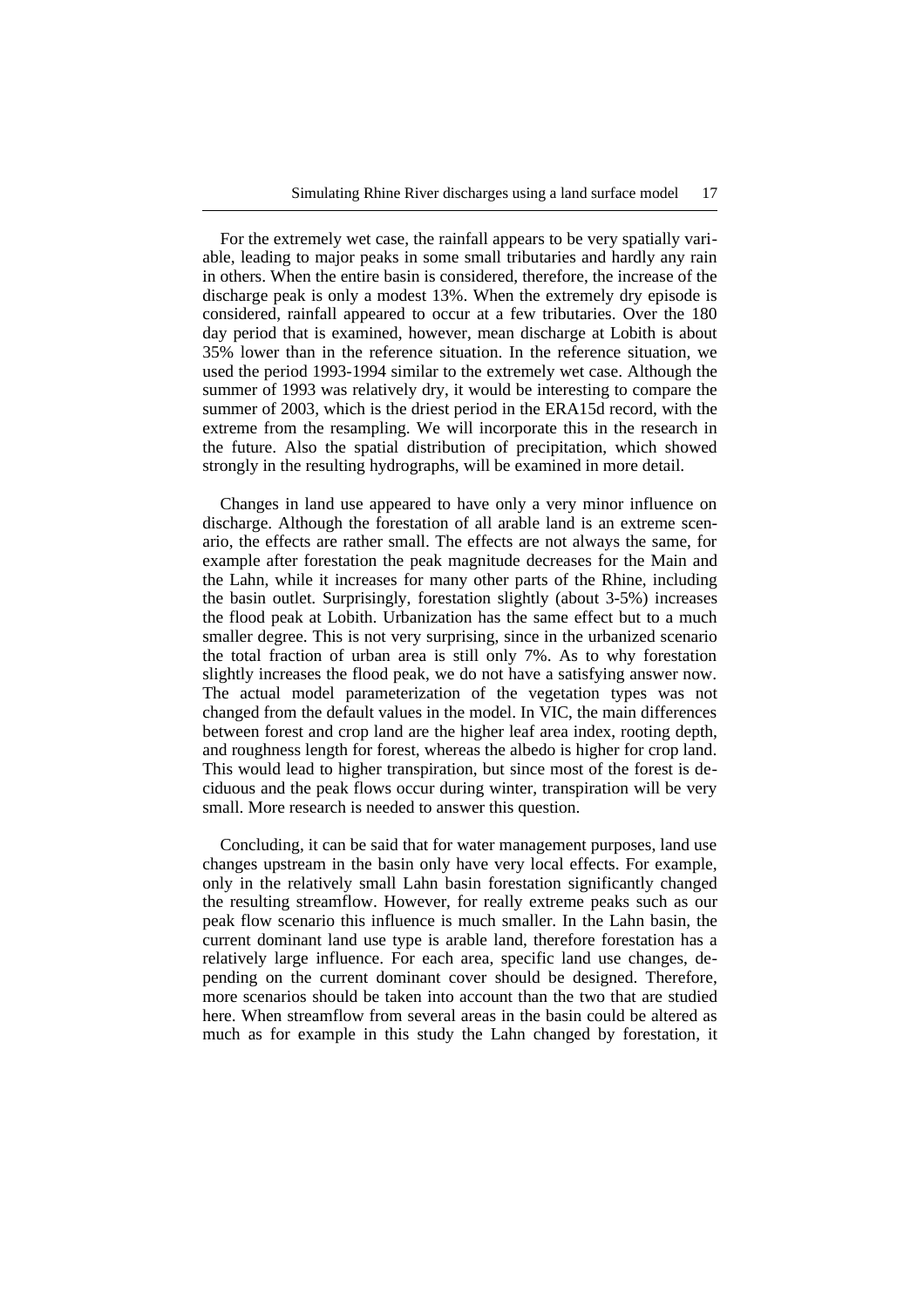could impact the shape of peaks passing the basin outlet. To relief lengthy low-flow periods, however, the influence of land use changes like this seems to be too small. However this might be different for other kinds of changes than used in this study, for example, creation of wet-land-type areas.

# **7. Acknowledgments**

This research was supported by the European Commission through the FP6 Integrated Project NeWater and the BSIK ACER project Climate Changes Spatial Planning Programme. We thank the following people for providing data: Daniela Jacob and Eva Mazurkewitz from the Max Planck Institut fur Meteorologie, Hamburg, Germany for the atmospheric forcing data; Hendrik Buiteveld from RIZA, Arnhem, The Netherlands for streamflow observations and Alexander Bakker from KNMI for the resampling datasets.

## **8. References**

- Aerts, J.C.J.H., M. Kriek and M. Schepel, 1999, "STREAM (Spatial Tools for River Basins and Environment and Analysis of Management Options): 'Set up and requirements'", *Phys. Chem. Earth, 24*, 591-595 , S1464-1909(99)00049-  $\theta$
- Aerts, J.C.J.H., H. Renssen, P.J. Ward, H. de Moel, E. Odada, L.M. Bouwer and H. Goosse, 2006, "Sensitivity of global river discharges under Holocene and future climate conditions", *Geophys. Res. Lett., 33*, L19401, doi:10.1029/2006GL027493
- Barnett, T.P., J.C. Adam and D.P. Lettenmaier, 2005, "Potential impacts of a warming climate on water availability in snow-dominated regions", *Nature, 438*, 303-309 , doi:10.1038/nature04141
- Beersma, J.J., 2002, "Rainfall Generator for the Rhine Basin: Description of 1000- Year simulations", KNMI report nr. 186-V
- Bradshaw, C.J.A., N.S. Sodhi, K.S. Peh and B.W. Brook, 2007, "Global evidence that deforestation amplifies flood risk and severity in the developing world", *Global Change Biology, 13* , 1-17, doi:10.1111/j.1365-2486.2007.01446.x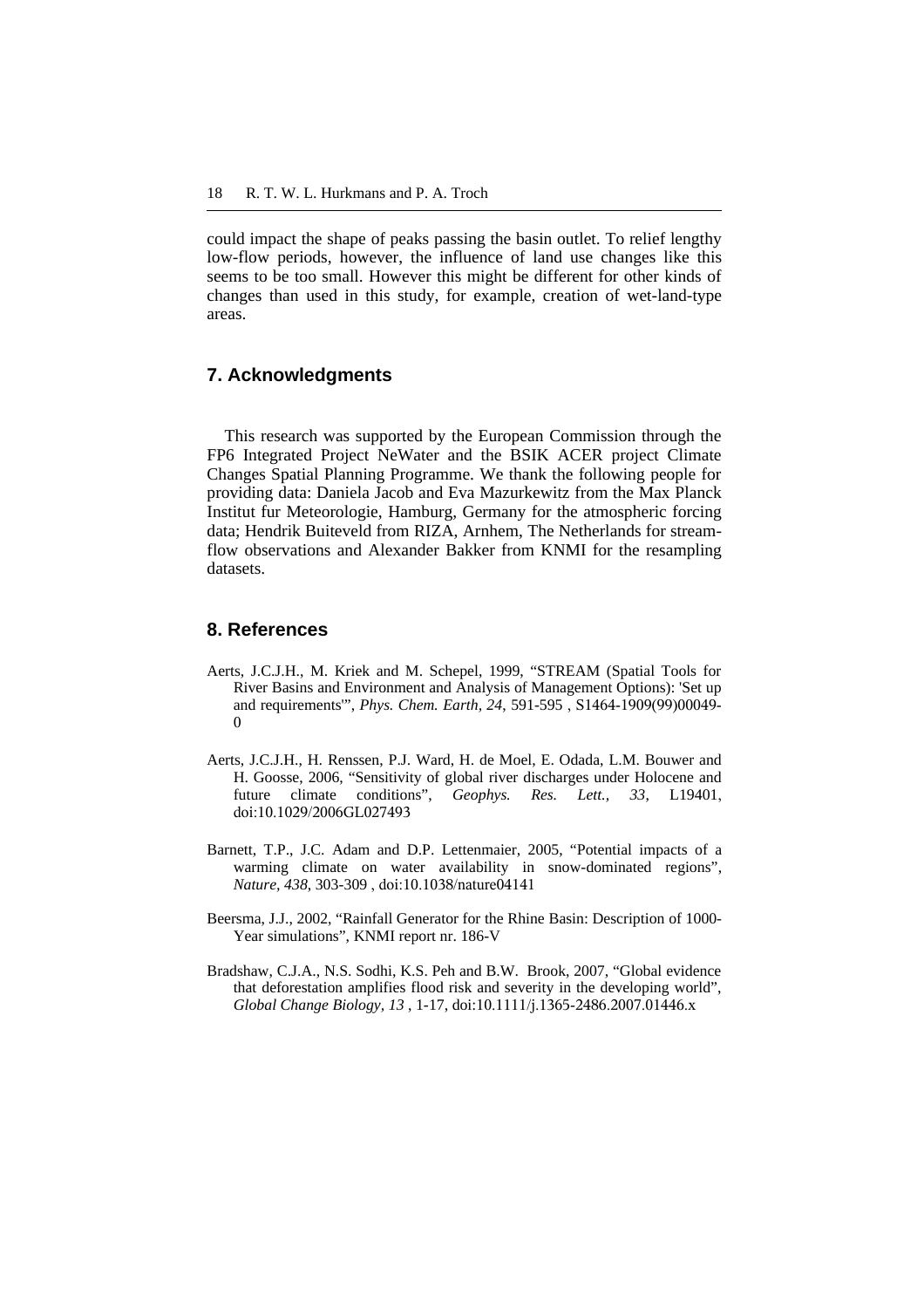- Daamen, K., D. Gellens, W. Grabs, J.C.J. Kwadijk, H.Lang, H. Middelkoop, B.W.A.H. Parmet, B.S.A. Schulla and K. Wilke, 1997, "Impact of Climate Change on Hydrological Regimes and Water Resources Management in the Rhine Basin", Commission for the Hydrology of the Rhine (CHR)
- Hurkmans, R.T.W.L., H. de Moel, J.C.J.H. Aerts and P. A. Troch, 2007, "Water balance versus land surface model to simulate Rhine river discharges", *Water Resour. Res.,* in press.
- IPCC, 2007, "Fourth assessment report: Climate change 2007: Climate change impacts, adaptation and vulnerability. Summary for policy makers", *Intergovernmental Panel on Climate Change*
- Jacob, D., 2001, "A note to the simulation of the annual and inter-annual variability of the water budget over the Baltic Sea drainage basin", *Meteorol. Atmos. Phys., 77*, 61-73
- Kleinn, J., C. Frei, J. Gurtz, D. Lüthi, P.L. Vidale and C. Schär, 2005, "Hydrologic Simulations in the Rhine Basin Driven by a Regional Climate Model", *J. Geophys. Res., 110* , doi:10.1029/2004JD005143
- Kwadijk, J., 1993,"The Impact of Climate Change on the Discharge of the River Rhine", *Ph.D. thesis University of Utrecht*
- Liang, X., D.P. Lettenmaier, E.F. Wood and S.J. Burges, 1994, "A simple hydrologically based model of land surface water and energy fluxes for general circulation models" , *J. Geophys. Res., 99*, 14415-14458
- Lohmann, D., R. Nolte-Holube and E. Raschke, 1996, "A large-scale horizontal routing model to be coupled to land surface parameterization schemes", *Tellus, 48A*, 708-721
- Middelkoop, H., K. Daamen, D. Gellens, W. Grabs, J. Kwadijk, H. Lang, B. Parmet, B. Schadler, J. Schulla and K. Wilke, 2001, "Impact of climate change on hydrological regimes and water resources management in the Rhine basin", *Climatic Change, 49*, 105-128
- Mücher, S., K. Steinnocher, J. Champeaux, S. Griguolo, K. Wester, C. Heunks and V. van Katwijk, 2001, "Establishment of a 1-km Pan-European Land Cover database for environmental monitoring", *ISPRS, 33*
- Nash, J.E. and I. V. Sutcliffe, 1970, "River flow forecasting through conceptual models. Part I - A discussion of principles", *J. Hydrol., 10*, 282-290